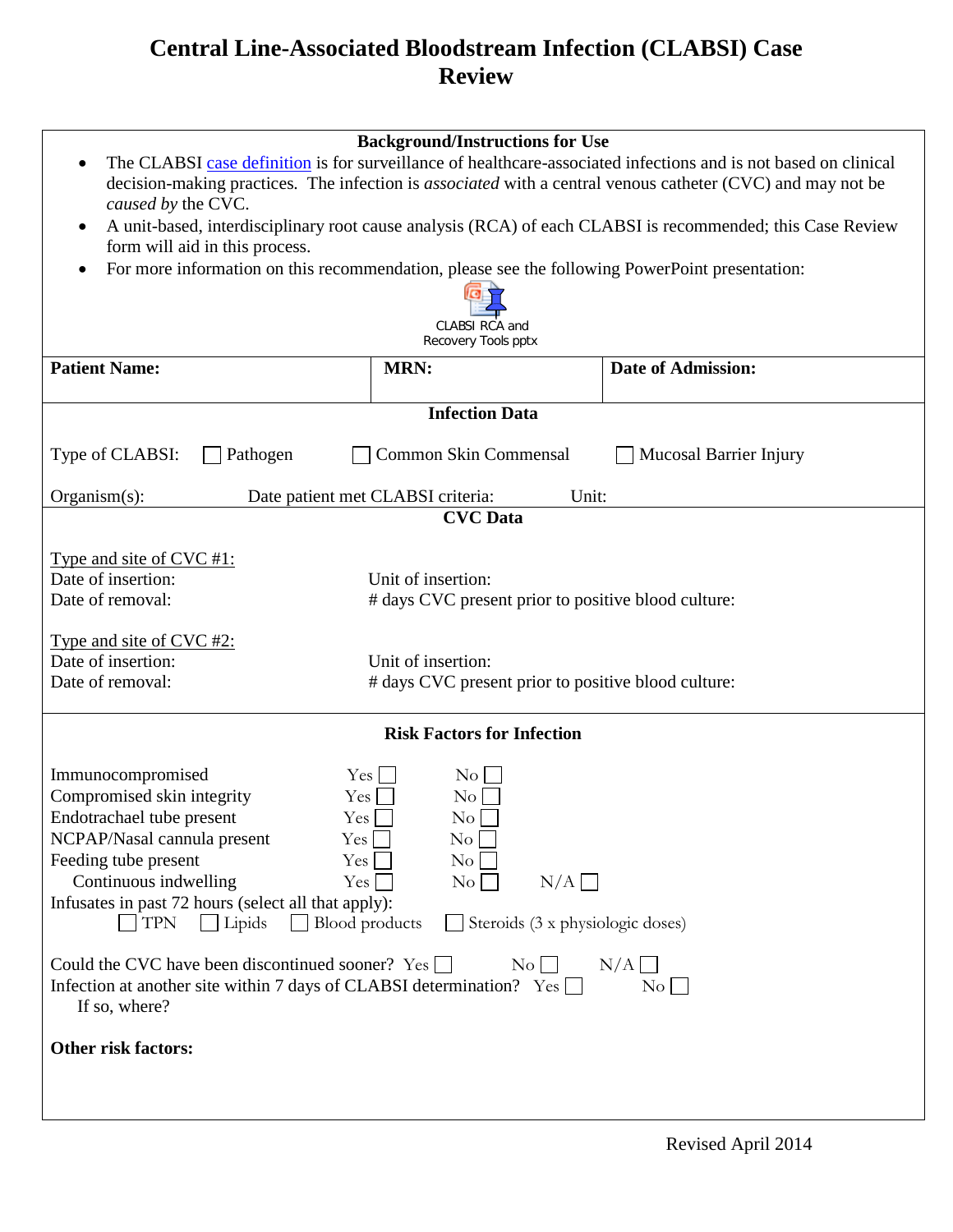## **Central Line-Associated Bloodstream Infection (CLABSI) Case Review**

| Considering all blood cultures drawn for this sepsis workup:                                                                                                                                                                                                                                                                                                                                                                                                                                                                                                                                                                                                                                                                                                                                                                                                                              |  |  |  |
|-------------------------------------------------------------------------------------------------------------------------------------------------------------------------------------------------------------------------------------------------------------------------------------------------------------------------------------------------------------------------------------------------------------------------------------------------------------------------------------------------------------------------------------------------------------------------------------------------------------------------------------------------------------------------------------------------------------------------------------------------------------------------------------------------------------------------------------------------------------------------------------------|--|--|--|
| # peripheral blood cultures drawn: ______<br># peripheral positive: ______<br># CVC positive: _____<br># CVC cultures drawn: _____                                                                                                                                                                                                                                                                                                                                                                                                                                                                                                                                                                                                                                                                                                                                                        |  |  |  |
| Were peripheral blood cultures drawn per policy?                                                                                                                                                                                                                                                                                                                                                                                                                                                                                                                                                                                                                                                                                                                                                                                                                                          |  |  |  |
| <b>Line Care and Maintenance</b>                                                                                                                                                                                                                                                                                                                                                                                                                                                                                                                                                                                                                                                                                                                                                                                                                                                          |  |  |  |
| # days PIV present (if multiple sites, note only longest): ______<br>Estimate # IV start attemps in last 72 hours:<br>Estimate total # times all lines accessed during the last 72 hours (meds/blood draws/tubing changes, etc): _____<br>Last date of CVC dressing change: $\frac{1}{\sqrt{2}}$<br>Line-related phlebitis<br>$Yes$ $\Box$<br>$\rm{No}$<br>Compromised dressing<br>Yes<br>$\overline{N_{O}}$<br>Stool/Urine onto line dressing<br>N <sub>0</sub><br>$Yes \mid$<br>Line repaired/exchanged in past 48 hours<br>Yes    <br>$\overline{N_{O}}$<br>Line leaking events in past 48 hours<br>$Yes \mid$<br>$\rm{No}$<br>Care by temporary staff in past 48 hours<br>$Yes \Box$<br>$\rm{No}$<br>Care by non-unit-based staff in past 48 hours $Yes \Box$<br>$\rm{No}$<br>Tubing/infusate NOT changed appropriately (method/time): _______________________<br>Other issues noted: |  |  |  |
| <b>CLABSI Prevention Measures</b>                                                                                                                                                                                                                                                                                                                                                                                                                                                                                                                                                                                                                                                                                                                                                                                                                                                         |  |  |  |
| Patient received CHG bath/shower in 48 hours prior to CLABSI (ICU and $14K$ ) Yes<br>$\rm No$<br>N/A<br>If not, why not? $\_\_$<br>Port protector on needless connectors in place if used in your unit<br>$Yes$ $\Box$<br>$N/A \prod$<br>$\overline{N_0}$<br>Antibacterial patch in use $Yes \Box$<br>$\overline{N_0}$<br>If no, why not? $\frac{1}{\sqrt{1-\frac{1}{\sqrt{1-\frac{1}{\sqrt{1-\frac{1}{\sqrt{1-\frac{1}{\sqrt{1-\frac{1}{\sqrt{1-\frac{1}{\sqrt{1-\frac{1}{\sqrt{1-\frac{1}{\sqrt{1-\frac{1}{\sqrt{1-\frac{1}{\sqrt{1-\frac{1}{\sqrt{1-\frac{1}{\sqrt{1-\frac{1}{\sqrt{1-\frac{1}{\sqrt{1-\frac{1}{\sqrt{1-\frac{1}{\sqrt{1-\frac{1}{\sqrt{1-\frac{1}{\sqrt{1-\frac{1}{\sqrt{1-\frac{1}{\sqrt{1-\frac{1}{\sqrt{1-\frac{1}{\$<br>Other prevention measures:                                                                                                                |  |  |  |
|                                                                                                                                                                                                                                                                                                                                                                                                                                                                                                                                                                                                                                                                                                                                                                                                                                                                                           |  |  |  |
| <b>Outcome</b> (mark all<br><b>CVC</b> Removal<br><b>CVC</b> Replaced<br>Therapy on Unit<br>that apply):<br>Death<br>Transfer to ICU<br>Antibiotic(s) used:                                                                                                                                                                                                                                                                                                                                                                                                                                                                                                                                                                                                                                                                                                                               |  |  |  |

ヿ